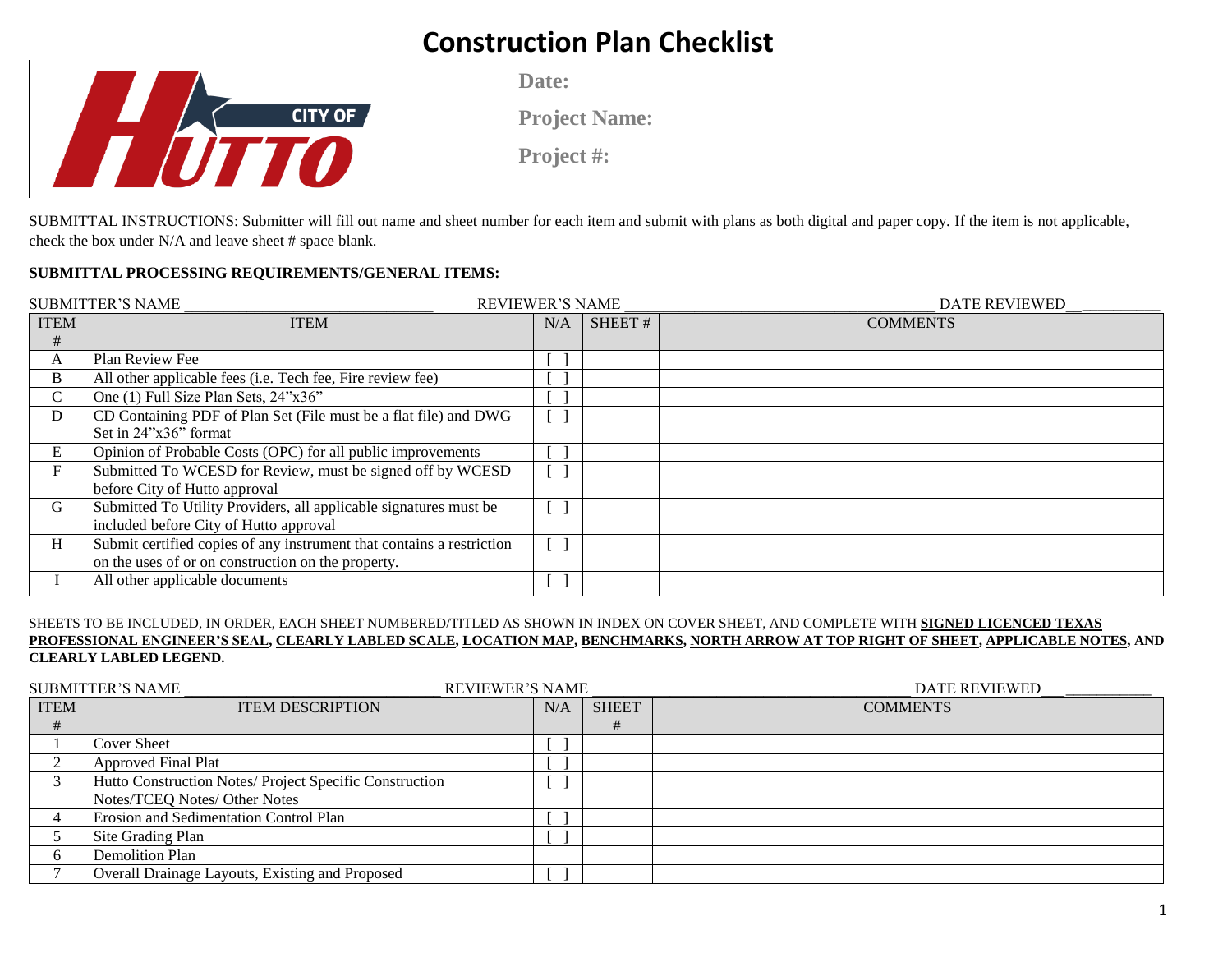| 8  | Street Plan and Profile                                          |     |
|----|------------------------------------------------------------------|-----|
| 9  | Storm Sewer Plan and Profile                                     |     |
| 10 | Channel Plan and Profile                                         |     |
| 11 | Detention Pond Plan                                              |     |
| 12 | Overall Waste Water Plan                                         |     |
| 13 | Waste Water Plan and Profile                                     |     |
| 14 | Overall Water Plan                                               |     |
| 15 | Water Plan (and Profile for All Lines $\Rightarrow$ 8" Diameter) |     |
| 16 | Sign, Striping, and Sleeve Plan                                  |     |
| 17 | <b>Lighting Plan</b>                                             |     |
| 18 | Lot to Lot Grading                                               |     |
| 19 | Phasing Plan                                                     |     |
| 20 | Traffic Control Plan                                             |     |
| 21 | <b>Street and Drainage Details</b>                               |     |
| 22 | <b>Wastewater Details</b>                                        |     |
| 23 | <b>Water Details</b>                                             |     |
| 24 | Erosion Control and Tree Protection Details                      | t J |

### **1. COVER SHEET**

|             | <b>SUBMITTER'S NAME</b><br><b>REVIEWER'S NAME</b>                |     |              | <b>DATE REVIEWED</b> |
|-------------|------------------------------------------------------------------|-----|--------------|----------------------|
| <b>ITEM</b> | <b>ITEM DESCRIPTION</b>                                          | N/A | <b>SHEET</b> | <b>COMMENTS</b>      |
|             |                                                                  |     |              |                      |
| 1.1         | Title Of Project, Location, and Type Of Plans                    |     |              |                      |
| 1.2         | City Approval Signature Block                                    |     |              |                      |
| 1.3         | City Approval Signature Notes                                    |     |              |                      |
| 1.4         | Sheet Index/Table Of Contents                                    |     |              |                      |
| 1.5         | Vicinity Map Of The Project Including Surrounding Streets With a |     |              |                      |
|             | North Arrow Pointing in The Correct Direction                    |     |              |                      |

### **2. FINAL PLAT SHEET**

|              | <b>SUBMITTER'S NAME</b><br><b>REVIEWER'S NAME</b> |     |              | <b>DATE REVIEWED</b> |
|--------------|---------------------------------------------------|-----|--------------|----------------------|
| <b>ITEM</b>  | <b>ITEM DESCRIPTION</b>                           | N/A | <b>SHEET</b> | <b>COMMENTS</b>      |
|              |                                                   |     |              |                      |
| <u> 4. l</u> | Legible Copy of City Council Approved, Final Plat |     |              |                      |

## **3. NOTES SHEET(S)**

|             | <b>REVIEWER'S NAME</b><br><b>SUBMITTER'S NAME</b>                 |     |              | <b>DATE REVIEWED</b> |
|-------------|-------------------------------------------------------------------|-----|--------------|----------------------|
| <b>ITEM</b> | <b>ITEM DESCRIPTION</b>                                           | N/A | <b>SHEET</b> | <b>COMMENTS</b>      |
|             |                                                                   |     |              |                      |
| 3.1         | City Of Hutto General Construction Notes, Water Notes, Wastewater |     |              |                      |
|             | Notes, and Erosion, Sedimentation Control and Tree Protection     |     |              |                      |
|             | Notes (or Water and/or Wastewater notes from appropriate entity)  |     |              |                      |
| 3.2         | Current TCEO Notes                                                |     |              |                      |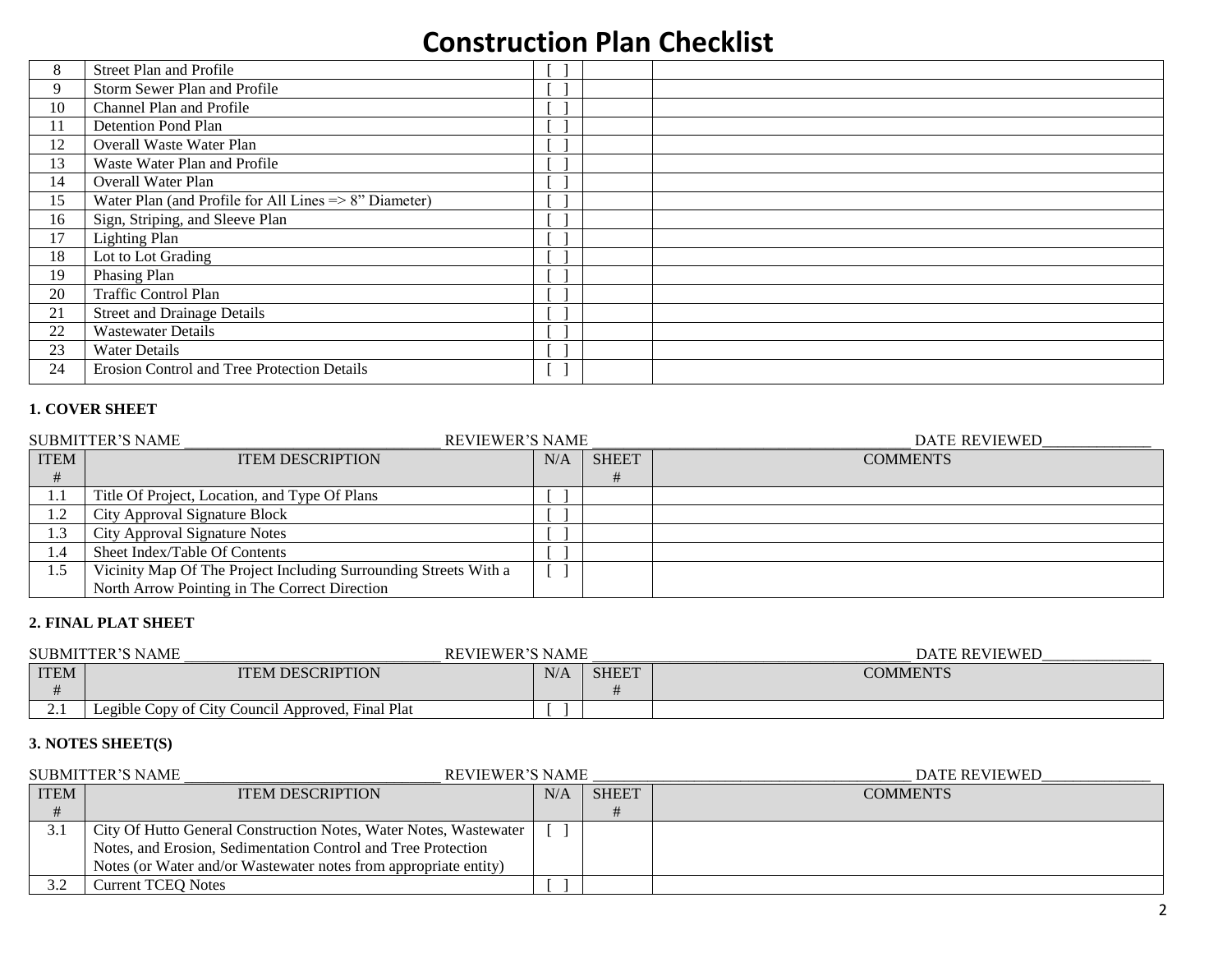|     | Project Specific Notes (Must Not Conflict With Other Required<br>Notes) |  |  |
|-----|-------------------------------------------------------------------------|--|--|
|     |                                                                         |  |  |
|     | <b>Temporary Survey Monuments</b>                                       |  |  |
|     | <b>Permanent Survey Monuments</b>                                       |  |  |
| 3.6 | Street Summary Design Table With Pavement Section                       |  |  |
| 37  | Description of proposed Brass Benchmark(s) locations                    |  |  |

## **4. EROSION, SEDIMENTATION AND TREE PROTECTION SHEET**

|             | <b>SUBMITTER'S NAME</b><br><b>REVIEWER'S NAME</b>             |     |              | <b>DATE REVIEWED</b> |
|-------------|---------------------------------------------------------------|-----|--------------|----------------------|
| <b>ITEM</b> | <b>ITEM DESCRIPTION</b>                                       | N/A | <b>SHEET</b> | <b>COMMENTS</b>      |
| #           |                                                               |     | #            |                      |
| 4.1         | Drainage Flow Arrows/Patterns                                 |     |              |                      |
| 4.2         | <b>Stabilized Construction Entrance</b>                       |     |              |                      |
| 4.3         | Existing And Proposed Grade(S)                                |     |              |                      |
| 4.4         | <b>Clearly Marked Limits Of Construction</b>                  |     |              |                      |
| 4.5         | Contractor Staging Area(S) with silt fence on downstream side |     |              |                      |
| 4.6         | Location And Type Of All Proposed Temporary And Permanent     |     |              |                      |
|             | <b>Erosion Controls</b>                                       |     |              |                      |
| 4.7         | Location Of All Known Underground Storage Tanks               |     |              |                      |
| 4.8         | Location Of All Critical Environmental Features And Their     |     |              |                      |
|             | <b>Required Setbacks</b>                                      |     |              |                      |
| 4.9         | <b>Location Of All Tree Protection Measures</b>               |     |              |                      |
| 4.10        | Survey Of All Trees Six (6) Inches In Diameter Or Lager       |     |              |                      |
| 4.10a       | Indicate Trees By Circles With Radius Of 1' Per Inch Of Trunk |     |              |                      |
|             | Diameter                                                      |     |              |                      |
| 4.10b       | Dashed/Broken Circles For Trees To Be Removed                 |     |              |                      |
| 4.10c       | Solid/Un-Broken Circles For Trees To Remain                   |     |              |                      |
| 4.14        | All Areas Of Cut And Fill $\geq$ 4' Clearly Labeled           |     |              |                      |
| 4.15        | Limits And Type Of Slope Stabilization                        |     |              |                      |

### **5. SITE GRADING PLAN**

|             | <b>SUBMITTER'S NAME</b><br><b>REVIEWER'S NAME</b>    |     |              | <b>DATE REVIEWED</b> |
|-------------|------------------------------------------------------|-----|--------------|----------------------|
| <b>ITEM</b> | <b>ITEM DESCRIPTION</b>                              | N/A | <b>SHEET</b> | <b>COMMENTS</b>      |
| #           |                                                      |     | #            |                      |
| 5.1         | Property dimensions and/or curve data                |     |              |                      |
| 5.2         | Proposed right-of-way dedication(s)                  |     |              |                      |
| 5.3         | Street names                                         |     |              |                      |
| 5.4         | Adjoining buildings and improvements                 |     |              |                      |
| 5.5         | Existing/Proposed Manholes And Fire Hydrants         |     |              |                      |
| 5.6         | Existing/Proposed Inlets And Flumes                  |     |              |                      |
| 5.7         | Existing/Proposed Power Poles And Light Standards    |     |              |                      |
| 5.8         | Proposed Building(S) With Finished Floor Elevation   |     |              |                      |
| 5.9         | Proposed Curb Locations And Parking Layout Including |     |              |                      |
|             | Designation Of Handicapped Space(S) And Route(S)     |     |              |                      |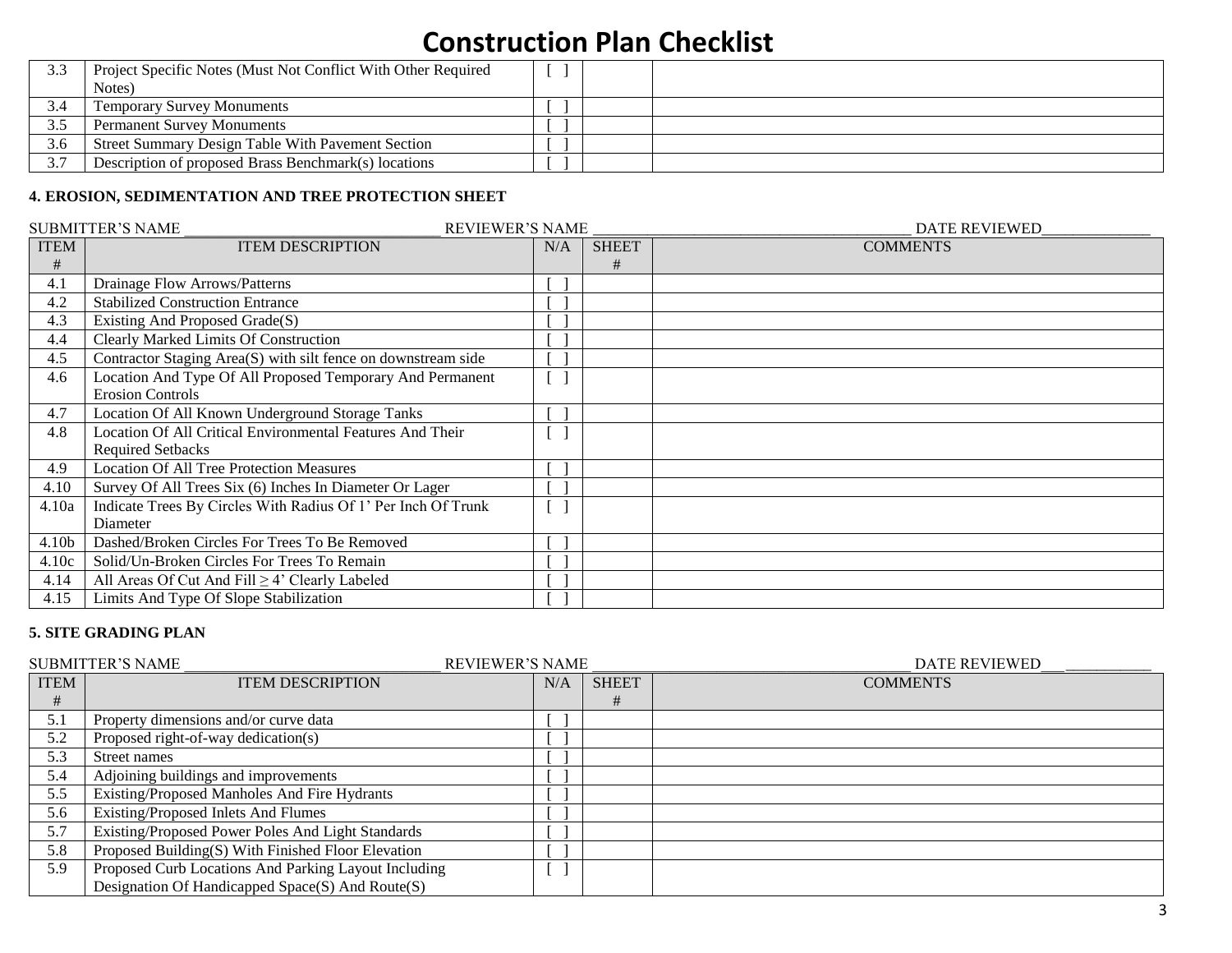| 5.10 | Proposed Street Sidewalk(S) with spot elevations              |  |
|------|---------------------------------------------------------------|--|
| 5.11 | Loading $Dock(S)$ with spot elevations                        |  |
| 5.12 | Existing/Proposed Contours At 1-Foot Intervals                |  |
| 5.13 | Proposed Spot Elevations Along Flow Lines Of Swales Or Valley |  |
|      | <b>Gutters</b>                                                |  |
| 5.14 | Proposed Grade Breaks With Elevations                         |  |
| 5.15 | Spot Elevations Along Sidewalk From Handicapped Spaces To     |  |
|      | <b>Building Entrance</b>                                      |  |
| 5.16 | Proposed Retaining Walls With Spot Elevations At Key Points   |  |
| 5.17 | All lot lines/lot numbers shall match the plat lot line       |  |

### **6. DEMOLITION PLAN**

|             | <b>SUBMITTER'S NAME</b><br><b>REVIEWER'S NAME</b>                  |     |              | DATE REVIEWED   |
|-------------|--------------------------------------------------------------------|-----|--------------|-----------------|
| <b>ITEM</b> | <b>ITEM DESCRIPTION</b>                                            | N/A | <b>SHEET</b> | <b>COMMENTS</b> |
|             |                                                                    |     |              |                 |
| 6.1         | Show all structures being demolished.                              |     |              |                 |
| 6.2         | Are there any hazardous materials or designated substances in or   |     |              |                 |
|             | below structure being demolished?                                  |     |              |                 |
| 6.3         | Will there be a need for infill, call-outs for infill material and |     |              |                 |
|             | positions?                                                         |     |              |                 |

### **7. OVERALL DRAINAGE**

|             | <b>SUBMITTER'S NAME</b><br><b>REVIEWER'S NAME</b>                 |     |              | <b>DATE REVIEWED</b> |
|-------------|-------------------------------------------------------------------|-----|--------------|----------------------|
| <b>ITEM</b> | <b>ITEM DESCRIPTION</b>                                           | N/A | <b>SHEET</b> | <b>COMMENTS</b>      |
| #           |                                                                   |     | #            |                      |
| 7.1         | Existing/proposed contours                                        |     |              |                      |
| 7.2         | Street names, lot and block number and ROW lines                  |     |              |                      |
| 7.3         | All Existing Drainage Structures On Or Adjacent To Project        |     |              |                      |
| 7.4         | Flow Arrows Indicating Direction Of Flow                          |     |              |                      |
| 7.5         | Summation Of Q's At Pertinent Locations (Street Intersections,    |     |              |                      |
|             | Inlets, Headwalls, Channel Outfalls, Control Structures, Etc.)    |     |              |                      |
| 7.6         | All Low And High Points (Grade Breaks) With Elevations Along      |     |              |                      |
|             | <b>Flow Routes</b>                                                |     |              |                      |
| 7.7         | Proposed Drainage Facilities (Storm Sewer, Ponds, Inlets, Flume,  |     |              |                      |
|             | Outfalls, Etc.)                                                   |     |              |                      |
| 7.8         | Existing/Proposed Drainage Easements As Per Final Plat Or By      |     |              |                      |
|             | Separate Instrument (With Recording Information)                  |     |              |                      |
| 7.9         | Existing/Proposed 100-Year Floodplain For All Waterways           |     |              |                      |
| 7.10        | Slab Elevations Provided For All Development In Or Adjacent To    |     |              |                      |
|             | Floodplain                                                        |     |              |                      |
| 7.11        | Slab Elevations 2 Feet Above Ultimate Base Flood Elevation        |     |              |                      |
| 7.12        | Drainage Does Not Cross More Than Two Lots                        |     |              |                      |
| 7.13        | Delineated Access To All Drainage Features Including Open Ditches |     |              |                      |
|             | And Ponds                                                         |     |              |                      |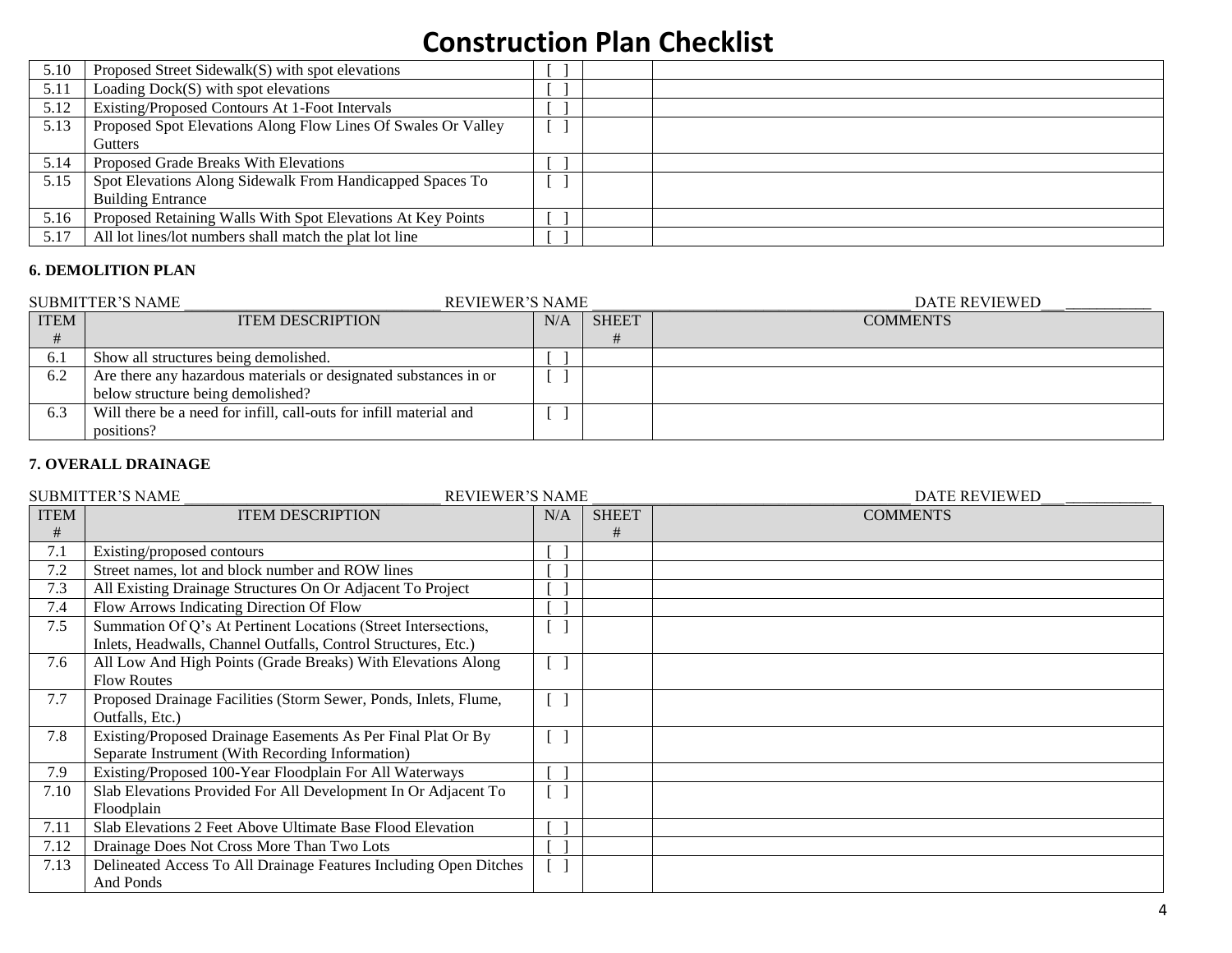| 7.14  | All Proposed Waivers To Drainage Criteria Manual And Other        |  |  |
|-------|-------------------------------------------------------------------|--|--|
|       | <b>Policies</b>                                                   |  |  |
| 7.15  | <b>Runoff Calculation</b>                                         |  |  |
| 7.15a | Tc(Time Of Concentration In Minutes, A (Drainage Area), I-25, C-  |  |  |
|       | 25, Q-25, I-100, C-100, Q-100                                     |  |  |
| 7.15b | For Inlet Design Provide An Inlet Flow Calculation Table          |  |  |
| 7.15c | Depth And Width Of Flow At Inlets                                 |  |  |
| 7.15d | <b>Runoff Calculation</b>                                         |  |  |
| 7.16  | Add note, with blank filled in "Off-set topo, shown is reproduced |  |  |
|       | from                                                              |  |  |
| 7.17  | Add note "All grades are for information only. Use grading plan." |  |  |
| 7.18  | No drainage off-site without an easement                          |  |  |
| 7.19  | 100-year and 25-year HGL on profiles                              |  |  |

#### **8. STREET PLAN AND PROFILE**

|             | <b>SUBMITTER'S NAME</b><br><b>REVIEWER'S NAME</b>                 |                                 |              | <b>DATE REVIEWED</b> |
|-------------|-------------------------------------------------------------------|---------------------------------|--------------|----------------------|
| <b>ITEM</b> | <b>ITEM DESCRIPTION</b>                                           | N/A                             | <b>SHEET</b> | <b>COMMENTS</b>      |
| $\#$        |                                                                   |                                 | #            |                      |
| 8.1         | Clearly labeled Horizontal Scale Of 1"=50' And Vertical Scale Of  | $\begin{bmatrix} \end{bmatrix}$ |              |                      |
|             | 1"=5" (All plans MUST be drawn to scale)                          |                                 |              |                      |
| 8.2         | Street names, Lot and Block numbers                               |                                 |              |                      |
| 8.3         | Benchmarks that are spotted in plan view, conveniently spaced     | $[\ ]$                          |              |                      |
|             | $(500±)$ , located outside construction limits, set on permanent  |                                 |              |                      |
|             | structure                                                         |                                 |              |                      |
| 8.4         | Drainage Facilities Within Or Intersecting ROW And Indicate       | $\Box$                          |              |                      |
|             | Stationing (Show Inlet Type)                                      |                                 |              |                      |
| 8.5         | <b>Drainage Flow Arrows</b>                                       |                                 |              |                      |
| 8.6         | Grade Breaks (High And Low Points                                 |                                 |              |                      |
| 8.7         | Match Lines for Continuation of Streets on Other Sheets           |                                 |              |                      |
| 8.8         | Labeled Concrete Valley Gutter At Intersections Where Appropriate |                                 |              |                      |
| 8.9         | Clearly Show The Beginning And Ending Of Project                  |                                 |              |                      |
| 8.10        | <b>Limits Of Inlet Transition</b>                                 |                                 |              |                      |
| 8.11        | All PC, PT, CC, PRC Stations and Vertical Curve Information       |                                 |              |                      |
| 8.12        | All Fill Areas Shaded/Hatched On Profile                          |                                 |              |                      |
| 8.13        | Sidewalks and Approved ADA Ramps                                  |                                 |              |                      |
| 8.14        | Existing Street Slopes At Tie-Ins To Existing                     |                                 |              |                      |
| 8.15        | Labeled Set-backs, FOC-FOC width And ROW Width (all proposed      |                                 |              |                      |
|             | ROW dedications)                                                  |                                 |              |                      |
| 8.16        | Verify Sufficient Clearance Exists For Driveways From Inlet       |                                 |              |                      |
|             | Transitions, Streetlights, Fire Hydrants, Etc.                    |                                 |              |                      |
| 8.17        | Erosion Matting On All Slopes 3:1 Or Steeper                      |                                 |              |                      |
| 8.18        | ADA Ramp Wings Shown                                              |                                 |              |                      |
| 8.19        | <b>Street End Barricades Shown</b>                                |                                 |              |                      |
| 8.20        | Buildings on developed property with addresses                    |                                 |              |                      |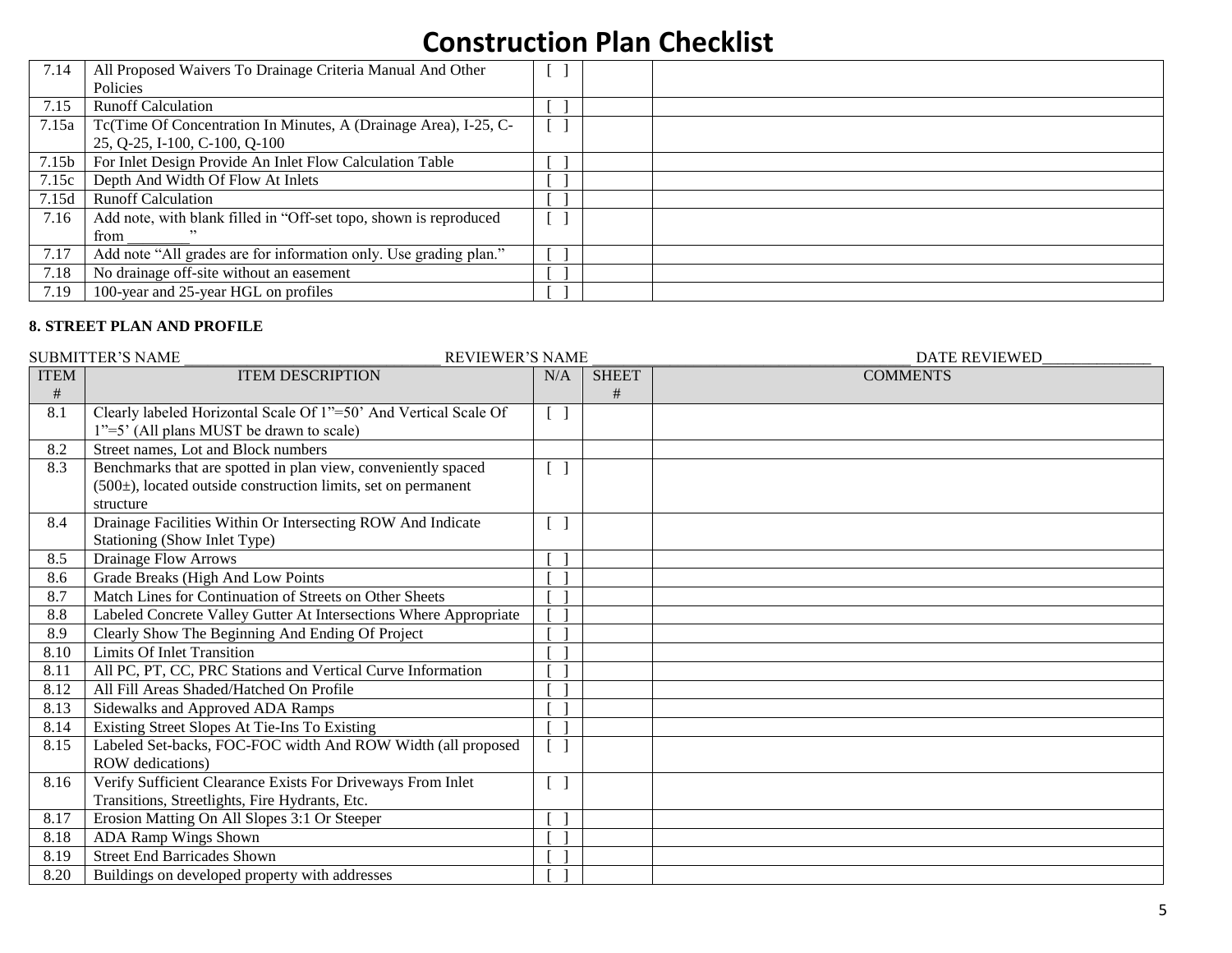| 8.21 | Intersecting and adjacent streets: type and width of private, walks,<br>alleys.                                                                                 |  |  |
|------|-----------------------------------------------------------------------------------------------------------------------------------------------------------------|--|--|
| 8.22 | Show spot elevation in ditches and gutters to clarify drainage and<br>transitions.                                                                              |  |  |
| 8.23 | Existing concrete paving clearly shown according to standard<br>symbols and accurately dimensioned. Curb and gutter dimension.<br>Pavement thickness indicated. |  |  |
| 8.24 | Size and construction of fences                                                                                                                                 |  |  |
| 8.25 | Signs; if commercial in ROW, state if electrical                                                                                                                |  |  |
| 8.26 | Mail box locations                                                                                                                                              |  |  |

### **9. STORM SEWER PLAN AND PROFILE**

|             | <b>SUBMITTER'S NAME</b><br><b>REVIEWER'S NAME</b>                       |        |              | <b>DATE REVIEWED</b> |
|-------------|-------------------------------------------------------------------------|--------|--------------|----------------------|
| <b>ITEM</b> | <b>ITEM DESCRIPTION</b>                                                 | N/A    | <b>SHEET</b> | <b>COMMENTS</b>      |
| $\#$        |                                                                         |        | #            |                      |
| 9.1         | Clearly labeled horizontal scale of 1"=50"                              |        |              |                      |
| 9.2         | Match Lines For Continuation Of Storm Sewer On Other Sheets             |        |              |                      |
| 9.3         | Contours, Drainage Features, Street Layout, Street Names, Lot           |        |              |                      |
|             | Layout, Lot Numbers And Block Numbers (Where Storm Drainage             |        |              |                      |
|             | Occurs)                                                                 |        |              |                      |
| 9.4         | Limits Of 100 Year Flood Plain For Fully Developed Upstream             | $[\ ]$ |              |                      |
|             | Conditions And Denote FEMA 100 Year Flood Plain If Different            |        |              |                      |
|             | From The Fully Developed Condition.                                     |        |              |                      |
| 9.5         | Limits Of FEMA Floodway                                                 |        |              |                      |
| 9.6         | Drainage Easements With Recording Information                           |        |              |                      |
| 9.7         | Existing Drainage Facilities With Pipe Sizes And Materials              |        |              |                      |
| 9.8         | Proposed Drainage Facilities With Sizes And Materials                   |        |              |                      |
| 9.9         | All Horizontal PI, PC, PT, Begin And End Stations And Pipe and/or       |        |              |                      |
|             | <b>Channel Intersection Equations</b>                                   |        |              |                      |
| 9.10        | All Inlets And Flow Lines                                               |        |              |                      |
| 9.11        | All inlet calculations, Q collected at each inlet, bypass at each inlet |        |              |                      |
| 9.12        | PI Deflection Angle In Degrees                                          |        |              |                      |
| 9.13        | Any Storm Sewer Assignments Off ROW Or Centerline                       |        |              |                      |
| 9.14        | Pipe Riprap And Type Of Headwalls                                       |        |              |                      |
| 9.15        | <b>Velocity At Culvert Exits</b>                                        |        |              |                      |
| 9.16        | Access For All Drainage, Ponds, And Channels For Maintenance            |        |              |                      |
| 9.17        | Drainage Does Not Cross More Than 2 Lots                                |        |              |                      |
| 9.18        | Manholes At All Junctions, Horizontal Bends, Or Intersections           |        |              |                      |
| 9.19        | Provide inlets where street capacity is exceeded                        |        |              |                      |
| 9.20        | 100-year and 25-year HGL on all profiles                                |        |              |                      |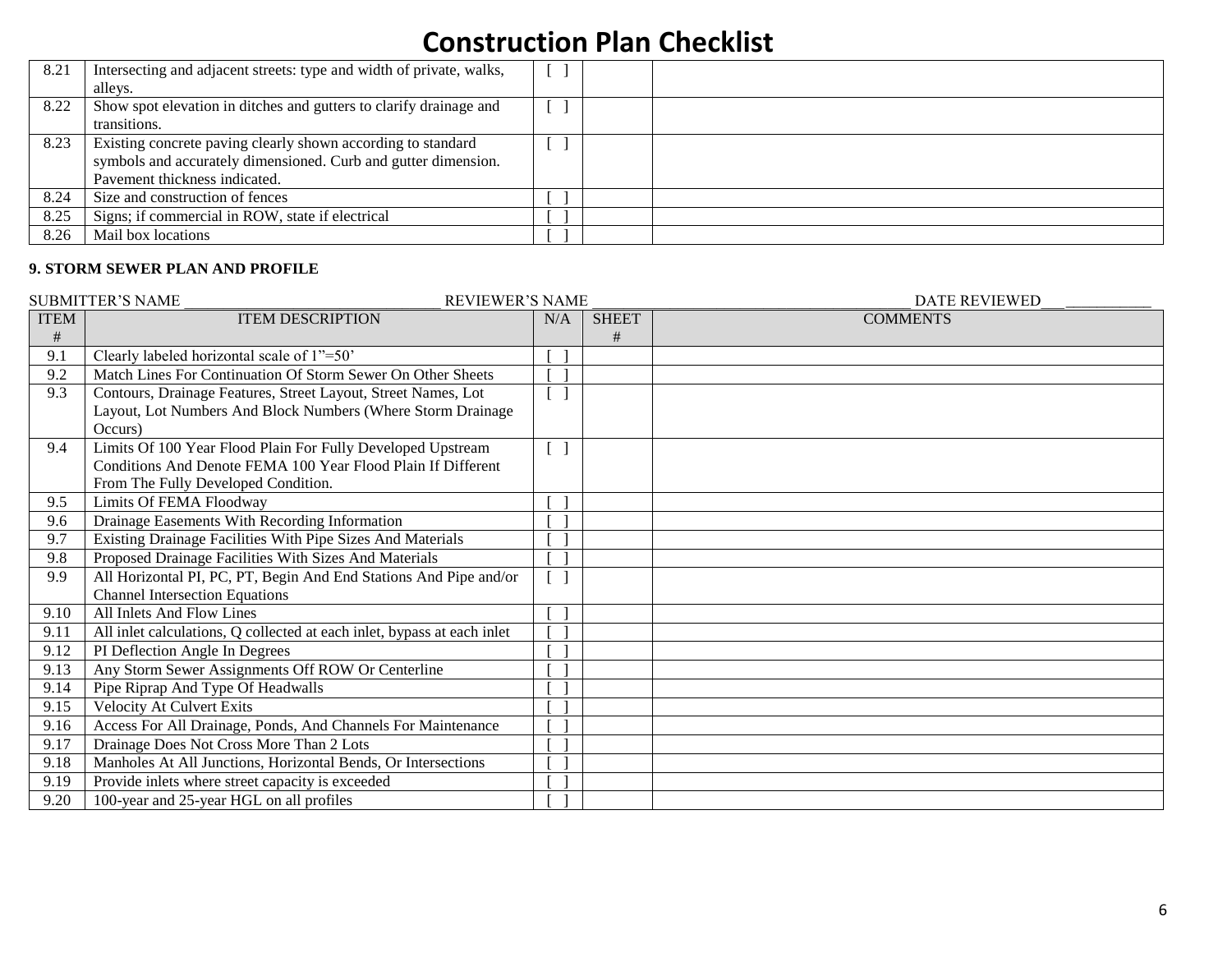## **10. CHANNEL PLAN AND PROFILE**

|             | <b>SUBMITTER'S NAME</b><br><b>REVIEWER'S NAME</b>                |                |              | DATE REVIEWED   |
|-------------|------------------------------------------------------------------|----------------|--------------|-----------------|
| <b>ITEM</b> | <b>ITEM DESCRIPTION</b>                                          | N/A            | <b>SHEET</b> | <b>COMMENTS</b> |
| #           |                                                                  |                | #            |                 |
| 10.1        | Clearly labeled horizontal scale of 1"=50"                       |                |              |                 |
| 10.2        | Contours, Drainage Features, Street Layout, Street Names, Lot    | $\blacksquare$ |              |                 |
|             | Layout, Lot Numbers And Block Numbers (Where Storm Drainage      |                |              |                 |
|             | Occurs)                                                          |                |              |                 |
| 10.3        | Limits Of 100 Year Flood Plain For Fully Developed Upstream      |                |              |                 |
|             | Conditions And Denote FEMA 100 Year Flood Plain If Different     |                |              |                 |
|             | From The Fully Developed Condition                               |                |              |                 |
| 10.4        | <b>Limits Of FEMA Floodway</b>                                   |                |              |                 |
| 10.5        | Drainage Easements With Recording Information                    |                |              |                 |
| 10.6        | Channel And/Or Pipe Riprap And Type Of Headwalls                 |                |              |                 |
| 10.7        | Beginning And End Stations For Erosion Control Material Used For |                |              |                 |
|             | Channels                                                         |                |              |                 |
| 10.8        | Minimum Flat Bottom Width Of Three (3) Feet                      |                |              |                 |
| 10.9        | 5' Bench Between Top Of Slope And Property                       |                |              |                 |
| 10.10       | 30% Of Wetted Perimeter Lined With Concrete                      |                |              |                 |
| 10.11       | Cross Sections For Drainage Channels At 50 Foot Stations Showing |                |              |                 |
|             | Property, ROW, 100 Year Water Surface, Q-100, V-100              |                |              |                 |
| 10.12       | All 'earthen' channels must have trickle/pilot channel           |                |              |                 |

### **11. DETENTION PONDS**

|             | <b>SUBMITTER'S NAME</b><br><b>REVIEWER'S NAME</b>               |     |              | <b>DATE REVIEWED</b> |
|-------------|-----------------------------------------------------------------|-----|--------------|----------------------|
| <b>ITEM</b> | <b>ITEM DESCRIPTION</b>                                         | N/A | <b>SHEET</b> | <b>COMMENTS</b>      |
| #           |                                                                 |     | #            |                      |
| 11.1        | Include Drainage Area Map For Detention Ponds In Plans          |     |              |                      |
| 11.2        | Typical Cross-Sections Of Ponds And Sections Through The Inlet  |     |              |                      |
|             | And Outlet Structures. Show The 2, 10, 25, 100 Year WSELs       |     |              |                      |
| 11.3        | Indicate Pond Bottom And Side Slopes And Ramp Slopes And Top    |     |              |                      |
|             | Width Of Berms                                                  |     |              |                      |
| 11.4        | Summary Table Of Supportive Calculations For Hydrology,         |     |              |                      |
|             | Hydraulics, Control Outlet Structures, Etc.                     |     |              |                      |
| 11.5        | Stage/Storage/Discharge Table (2, 10, 25, And 100 Year Storms)  |     |              |                      |
| 11.6        | Indicate Staging Areas, Access Drives, Ramps, Gates, Fences,    |     |              |                      |
|             | Perimeter Access Strips, Signs, Setbacks, And Setback Easements |     |              |                      |
|             | Per City Criteria                                               |     |              |                      |
| 11.7        | <b>Construction Details For Pond Improvements</b>               |     |              |                      |
| 11.8        | Delineate Easements With Recording Information                  |     |              |                      |
| 11.9        | Show All Trees And Utilities And Other Improvements Within The  |     |              |                      |
|             | Pond Area                                                       |     |              |                      |
| 11.10       | Add Dam Safety Certification To Cover Sheet When Applicable     |     |              |                      |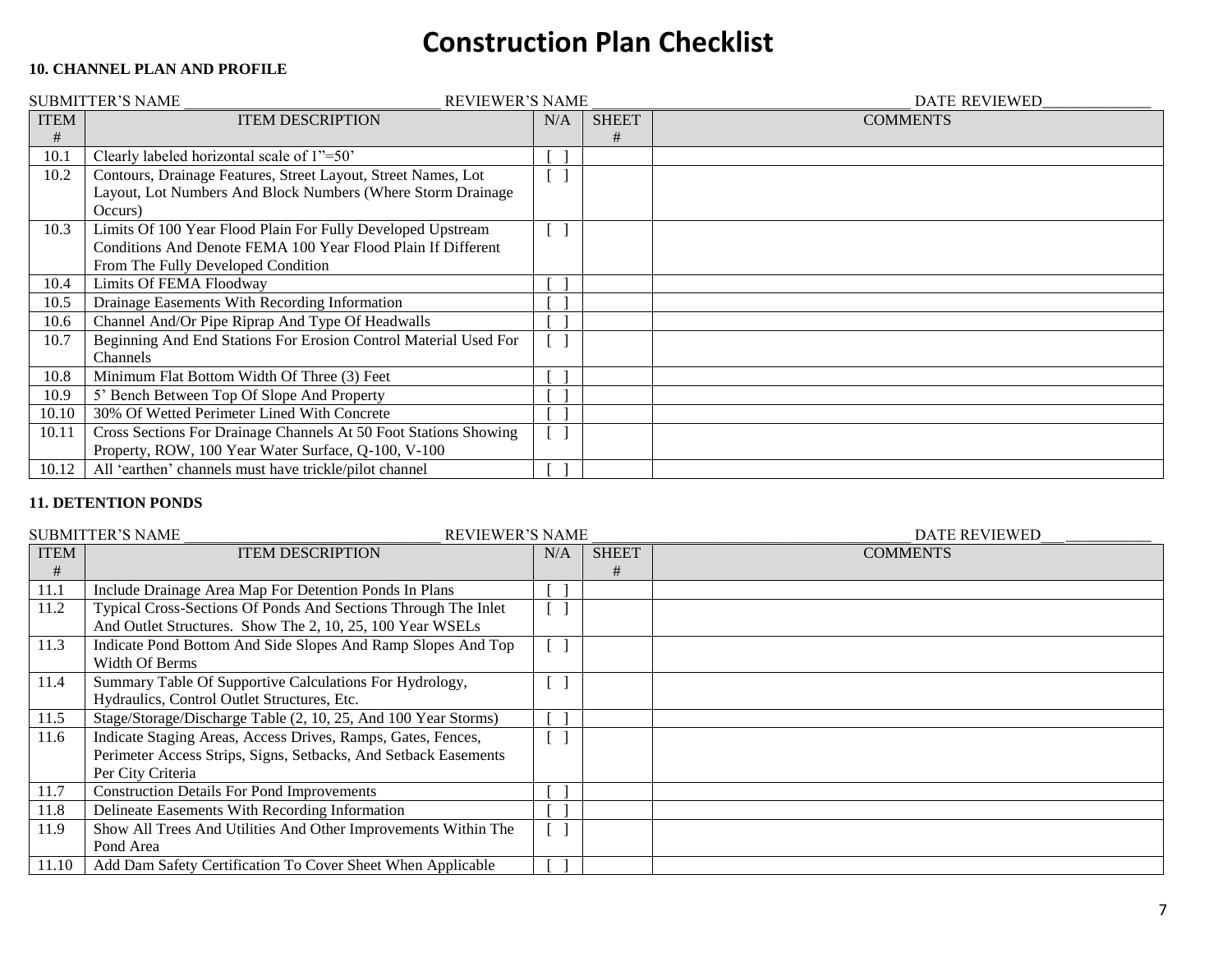### **12. OVERALL WASTEWATER LAYOUT**

|             | <b>SUBMITTER'S NAME</b><br><b>REVIEWER'S NAME</b>                  |        |              | <b>DATE REVIEWED</b> |
|-------------|--------------------------------------------------------------------|--------|--------------|----------------------|
| <b>ITEM</b> | <b>ITEM DESCRIPTION</b>                                            | N/A    | <b>SHEET</b> | <b>COMMENTS</b>      |
| #           |                                                                    |        | #            |                      |
| 12.1        | Street Names, Lot Numbers, And Block Letters                       |        |              |                      |
| 12.2        | <b>Existing Contours</b>                                           |        |              |                      |
| 12.3        | Lot dimensions                                                     |        |              |                      |
| 12.4        | Surrounding subdivision names/property owners                      |        |              |                      |
| 12.5        | Services Applied To lateral to each Lot                            |        |              |                      |
| 12.6        | Street names, street/alley widths, fences, and ROW widths          |        |              |                      |
| 12.7        | Existing pavements (type) and existing/proposed easements (type    |        |              |                      |
|             | and width)                                                         |        |              |                      |
| 12.8        | Adjoining buildings and improvements                               |        |              |                      |
| 12.9        | Minimum finished floor elevation for each lot                      |        |              |                      |
| 12.10       | "Connect to" note to an existing wastewater main                   |        |              |                      |
| 12.11       | Wastewater designation, size, and direction of flow                |        |              |                      |
| 12.12       | "Construct" notes for sewer and sewer appurtenances, special notes |        |              |                      |
|             | and reference to appurtenance sheet                                |        |              |                      |
| 12.13       | Manholes At All Future Stub Outs                                   |        |              |                      |
| 12.14       | Easements For All Offsite Sewer Lines                              |        |              |                      |
| 12.15       | Centerline Station every 100', deflection angles at points of      |        |              |                      |
|             | intersection                                                       |        |              |                      |
| 12.16       | Centerline Station at points of curvature, points of tangency, and | $[\ ]$ |              |                      |
|             | C.O.s                                                              |        |              |                      |
| 12.17       | Centerline curve data                                              |        |              |                      |
| 12.18       | Note For All Existing Manholes Modified By Construction To Be      | $[\ ]$ |              |                      |
|             | Tested, Repaired And Recoated Per Detail WW-03                     |        |              |                      |
| 12.19       | Detail For Water/Waste Water Crossing                              |        |              |                      |
| 12.20       | Main Lines Between Manholes Must Be Straight, with no more than    |        |              |                      |
|             | 300 feet between manholes                                          |        |              |                      |
| 12.21       | Easements that need separate instruments                           |        |              |                      |
| 12.22       | Minimum finished floor elevation(s)                                |        |              |                      |

### **13. WASTE WATER PLAN AND PROFILE**

|             | <b>REVIEWER'S NAME</b><br><b>SUBMITTER'S NAME</b>          |     |              | DATE REVIEWED   |
|-------------|------------------------------------------------------------|-----|--------------|-----------------|
| <b>ITEM</b> | <b>ITEM DESCRIPTION</b>                                    | N/A | <b>SHEET</b> | <b>COMMENTS</b> |
| #           |                                                            |     |              |                 |
| 13.1        | All Waste Water Mains Profiled                             |     |              |                 |
| 13.2        | Vertical Scale Of $1" = 5'$                                |     |              |                 |
| 13.3        | Existing Ground and Proposed Ground/Subgrade/Top Of Curb   |     |              |                 |
| 13.4        | Special notes and references to appurtenance sheet numbers |     |              |                 |
| 13.5        | Direction, Grade, Length, Size And Type Of Pipe            |     |              |                 |
| 13.6        | Embedment of pipe                                          |     |              |                 |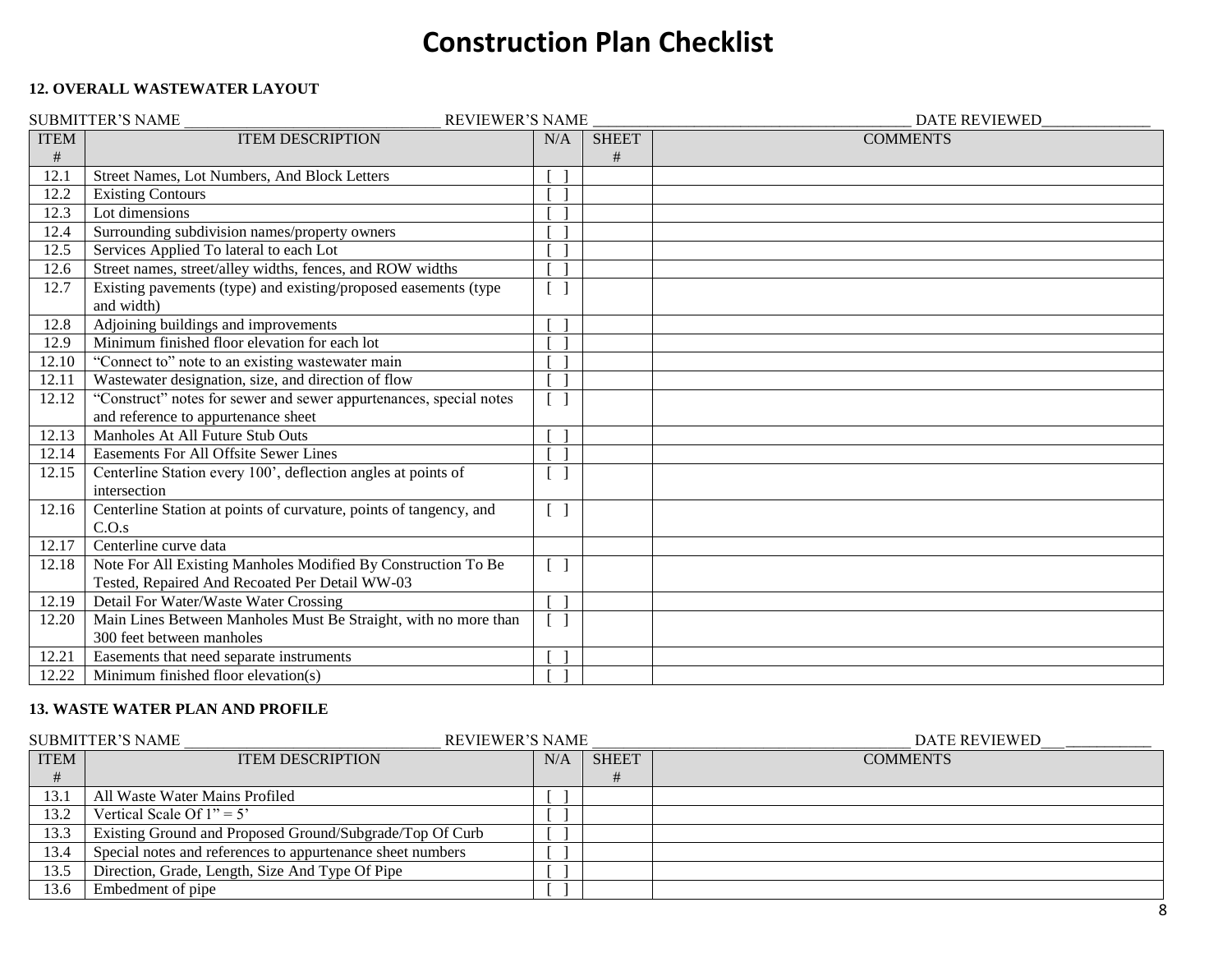| 13.7  | Identify Elevation Of The Invert, Flow Out, Flow In, And Rim     |  |
|-------|------------------------------------------------------------------|--|
| 13.8  | Minimum Drop Of 0.1' Across Manhole                              |  |
| 13.9  | Elevations of all crossing utilities in the waste water profile  |  |
| 13.10 | Size Of Manholes                                                 |  |
| 13.11 | Drop Manholes Identified                                         |  |
| 13.12 | <b>Stationing And Manhole Numbers</b>                            |  |
| 13.13 | Existing/proposed manholes, pipes, and sizes (parallel to mains) |  |
| 13.14 | Existing/proposed bridges, culverts and drainage channels        |  |

## **14. OVERALL WATER PLAN**

|             | <b>SUBMITTER'S NAME</b><br><b>REVIEWER'S NAME</b>               |              |              | <b>DATE REVIEWED</b> |
|-------------|-----------------------------------------------------------------|--------------|--------------|----------------------|
| <b>ITEM</b> | <b>ITEM DESCRIPTION</b>                                         | N/A          | <b>SHEET</b> | <b>COMMENTS</b>      |
| #           |                                                                 |              | #            |                      |
| 14.1        | Water Services At Each Lot                                      |              |              |                      |
| 14.2        | <b>Existing/Proposed Main Lines</b>                             |              |              |                      |
| 14.3        | Street names, lot numbers, and block letters                    |              |              |                      |
| 14.4        | Street/alley widths, ROWs, and lot dimensions                   |              |              |                      |
| 14.5        | Valves Provided On All Legs Of Pipe Intersections               |              |              |                      |
| 14.6        | All Bends Are 45 Degrees Or Less                                |              |              |                      |
| 14.7        | Thrust Restraints At All Fittings                               |              |              |                      |
| 14.8        | Restraints On Dead Ends And 3 Joints Back                       |              |              |                      |
| 14.9        | Automatic Flush Valves At All Dead Ends                         |              |              |                      |
| 14.10       | Air Release Valves At All High Points                           |              |              |                      |
| 14.11       | Note Requiring Tracer Wire For All Plastic Pipe Per Detail W-18 |              |              |                      |
| 14.12       | Utility Easements For All Pipes Off-Site                        |              |              |                      |
| 14.13       | Fittings, Fire Hydrants, Manholes, Services, And Taps Are Shown |              |              |                      |
| 14.14       | <b>Utility Crossing Details</b>                                 |              |              |                      |
| 14.15       | Main Designation With Stationing                                |              |              |                      |
| 14.16       | Material call-out for water main(s)                             |              |              |                      |
| 14.17       | All existing pavements (type), existing and proposed easements  | $\mathbf{I}$ |              |                      |
|             | (type and width)                                                |              |              |                      |
| 14.18       | Show location and size of existing/proposed water meter(s)      |              |              |                      |
| 14.19       | All fire lines must be ductile iron, $=>6$ "                    |              |              |                      |

### **15. WATER PLAN AND PROFILE (ALL WATER LINES MUST BE PROFILED)**

|             | SUBMITTER'S NAME<br>REVIEWER'S NAME                                  |     |              | <b>DATE REVIEWED</b> |
|-------------|----------------------------------------------------------------------|-----|--------------|----------------------|
| <b>ITEM</b> | <b>ITEM DESCRIPTION</b>                                              | N/A | <b>SHEET</b> | <b>COMMENTS</b>      |
|             |                                                                      |     |              |                      |
| 15.1        | Clearly labeled Vertical Scale Of $1" = 5'$ (All plans MUST be drawn |     |              |                      |
|             | to scale)                                                            |     |              |                      |
| 15.2        | references to appurtenance sheet numbers                             |     |              |                      |
| 15.3        | Only Mains 8" and larger                                             |     |              |                      |
| 15.4        | Existing and Proposed Ground at Water Main Centerline                |     |              |                      |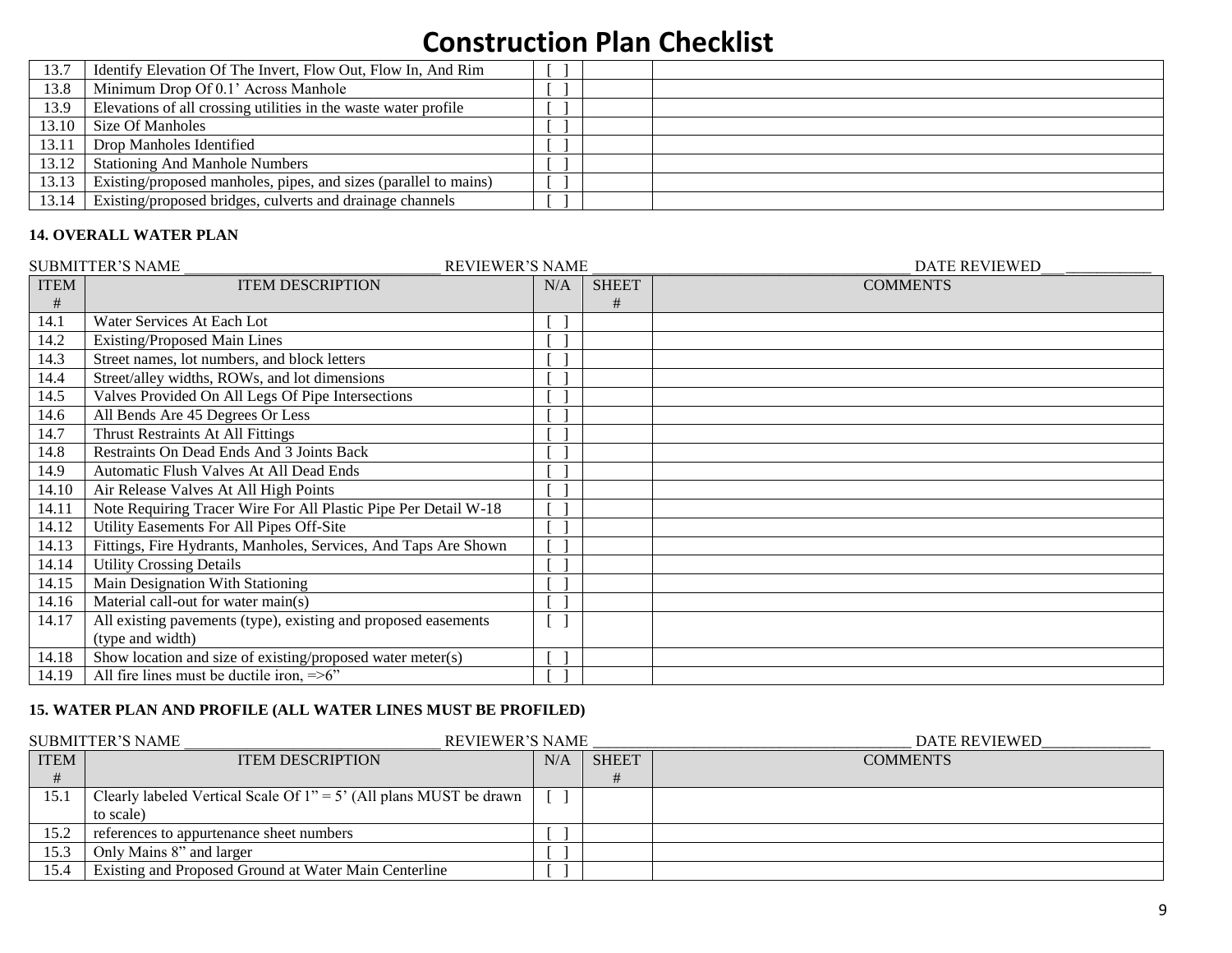| 15.5  | Direction, linear foot, size, grade and material callout for all water<br>mains |  |  |
|-------|---------------------------------------------------------------------------------|--|--|
| 15.6  | Embedment for water main                                                        |  |  |
| 15.7  | Waste Water/Storm Sewer Crossing With Stations And Elevation                    |  |  |
| 15.8  | Existing underground utilities (parallel)                                       |  |  |
| 15.9  | Existing and proposed storm sewer manhole, pipes, sizes (parallel to            |  |  |
|       | mains)                                                                          |  |  |
| 15.10 | Existing and proposed bridges, culverts and drainage channels                   |  |  |
| 15.11 | Elevation of existing and proposed storm sewer pipes and drainage               |  |  |
| 15.12 | All existing and proposed utilities (including gas lines, buried or             |  |  |
|       | overhead power or telephone lines)                                              |  |  |

### **16. SIGN, STRIPING, AND SLEEVE LAYOUT**

| <b>SUBMITTER'S NAME</b> |                                                                         | <b>REVIEWER'S NAME</b> |              | <b>DATE REVIEWED</b> |
|-------------------------|-------------------------------------------------------------------------|------------------------|--------------|----------------------|
| <b>ITEM</b>             | <b>ITEM DESCRIPTION</b>                                                 | N/A                    | <b>SHEET</b> | <b>COMMENTS</b>      |
|                         |                                                                         |                        |              |                      |
| 16.1                    | Stop Bars At All Stop Sign Locations                                    |                        |              |                      |
| 16.2                    | Speed Limit Signs At All Entrances (Max. 30 MPH)                        |                        |              |                      |
| 16.3                    | "No through truck" signs at all subdivision entrances                   |                        |              |                      |
| 16.4                    | Note For All Signs And Striping To Be Installed Per TxMUTCD             |                        |              |                      |
| 16.5                    | Show all sleeves and conduit for dry utilities (i.e. gas, cable, phone) |                        |              |                      |

#### **17. LIGHTING PLAN**

|             | SUBMITTER'S NAME                                | <b>REVIEWER'S NAME</b> |              | <b>DATE REVIEWED</b> |  |
|-------------|-------------------------------------------------|------------------------|--------------|----------------------|--|
| <b>ITEM</b> | <b>ITEM DESCRIPTION</b>                         | N/A                    | <b>SHEET</b> | <b>COMMENTS</b>      |  |
|             |                                                 |                        |              |                      |  |
| 17.1        | Street Light Locations With Coverage Areas      |                        |              |                      |  |
| 17.2        | All Utility lines must be installed underground |                        |              |                      |  |

### **18. LOT TO LOT GRADING**

|             | <b>REVIEWER'S NAME</b><br><b>SUBMITTER'S NAME</b>   |     |              | DATE REVIEWED   |
|-------------|-----------------------------------------------------|-----|--------------|-----------------|
| <b>ITEM</b> | <b>ITEM DESCRIPTION</b>                             | N/A | <b>SHEET</b> | <b>COMMENTS</b> |
|             |                                                     |     |              |                 |
| 18.1        | Proposed Finished Floor Elevation Of Buildings      |     |              |                 |
| 18.2        | Existing/Proposed Contours/Grades Between Buildings |     |              |                 |

### **19. PHASING PLAN**

| <b>SUBMITTER'S NAME</b> |                                 | <b>REVIEWER'S NAME</b> |              | <b>DATE REVIEWED</b> |
|-------------------------|---------------------------------|------------------------|--------------|----------------------|
| <b>ITEM</b>             | <b>ITEM DESCRIPTION</b>         | N/A                    | <b>SHEET</b> | <b>COMMENTS</b>      |
|                         |                                 |                        |              |                      |
| 19.1                    | Provide Applicable Phasing Plan |                        |              |                      |